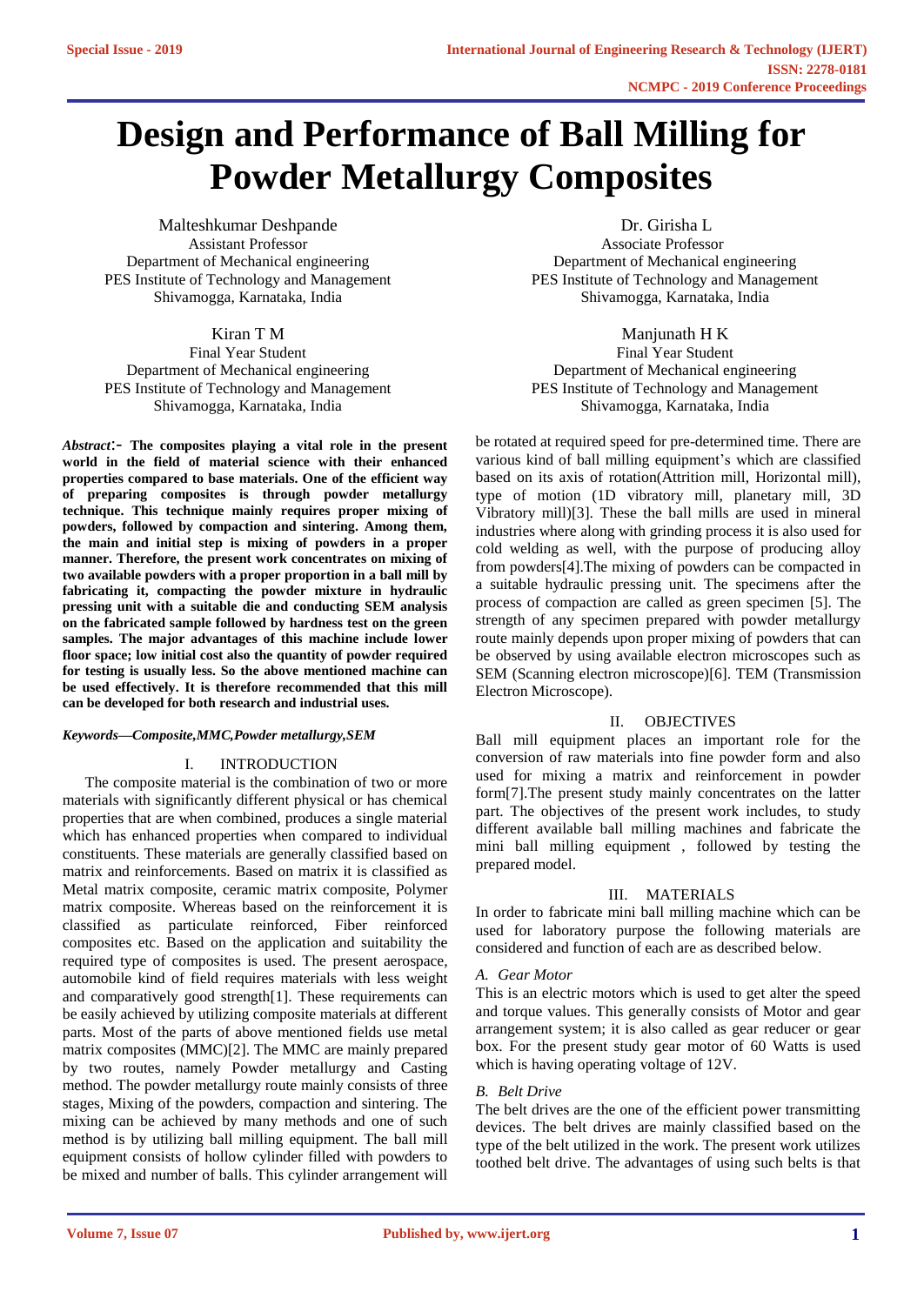it these transmits the power with higher accuracy than the flat belt.

# *C. Bearings*

These are the machine elements which help for reducing friction between the moving parts. Among all the available bearings, a pillow block, also known as a Plummer block or bearing housing is used for the present study. This is a pedestal used to provide support for a rotating shaft with the help of compatible bearings & various accessories

# *D. Voil*

The main component of ball milling equipment is voil, which is hollow cylinder with certain thickness, in which raw materials or powders are filled and closed with a lid. Then this setup is allowed to rotate at a pre determined speed and time. For the present study hollow cylinder of inner diameter 70 mm, outer diameter of 86 mm is used.

# *E. Powders*

The ball milling is generally used in conversion of raw materials into fine powder form and used for mixing a matrix and reinforcement in powder form. Since the present work concentrates on latter one, The Aluminum is used as matrix material and alumina  $(A<sub>12</sub>O<sub>3</sub>)$  is used as reinforcement. The combination includes several applications in the field of automobile and aircraft parts [8].

# IV. DESIGN CALCULATION

The Main objective of the present work involves the fabrication of mini ball milling machine which can be effectively used for mixing purpose, hence the following necessary design calculations are done by considering aluminum powder as a base material and aluminum oxide as reinforcing material.

Density of aluminum =  $2700\text{kg/m}^3$ 

Density of  $Al_2O_3 = 3950$  kg/m<sup>3</sup>

Density of stainless steel ball =  $7850 \text{kg/m}^3$ 

Total mass of powder = Mass of aluminum  $(M_A)$  + Mass of Al2O3 (MAl2O3).

Volume is the ratio of mass by density of the material.

For 100gm of powder specimen preparation and by considering maximum 3.wt% of reinforcement material.

Volume of aluminum= mass/density= $3.70x10^{-5}$  m<sup>3</sup>

Volume of Aluminum Oxide= $7.59x10^{-7}$  m<sup>3</sup>

The mass of the balls used in the ball milling jar is generally 10 to 15 times the mass of powders are used[9].

Therefore by considering 10 times the mass of powders used the volume of ball will be  $1.31x10^{-4}$  m<sup>3</sup>

Therefore the total volume will be =  $1.68 \times 10^{-4}$ m<sup>3</sup>

The volume of hollow portion of cylinder should be 2 times the volume of materials used therefore, volume of voil= 3.3759x10-4 m<sup>3</sup>

The required diameter of the voil is,

Volume of voil=  $(\pi/4) \times D_i \times 1.25 D_i$ 

Based on which the internal diameter of the voil is found to be

 $D_i = 70$ mm.

Motor Specification includes Operating Wattage = 60 W Input Voltage  $= 12$  V

Belt Drive Specification includes Large pulley diameter,  $D = 150$  mm Small pulley diameter,  $d = 70$  mm Center distance,  $C = 180$  mm Motor speed, N2= 35 rpm Using the speed ratio, calculate the Cylinder speed N1 Speed ratio= $(D/d)$ = $(N1/N2)$ =2.14 results in N1=75 RPM Length of the belt,  $L=2C+(\pi/2)(D+d)+((D-d)x^2)/4C$  $L=714$ mm.

# V. FABRICATION AND TESTING

# *A. Powder Metaullergy*

The powder metallurgy is a process of forming, in which Heating of the compacted metal powders takes place below the melting point.The particle size, shape and size distribution of metal powder affect the characteristics and properties of the compacted product. The process mainly involves three steps namely blending, compacting and sintering[10]. Sinceall metals can be produced in powder form but not all have the desired properties which are necessary for economical production hence the different powders are blended. The blending of different powders depends on the application where the fabricated material is supposed to be used. After blending process, the powders are compacted in a die of required shape using suitable pressure. The compacted powders after this process are called as green samples, the properties of these samples are can be still enhanced by sintering process, where the green samples are heated to a temperature just below its melting point so that suitable bonding and strength can be achieved. The present work involves the preparation of samples up to the stage of compaction (green samples) and followed by testing in SEM.[11]

# *B. Specimen preparation and testing*

The model for the present work is prepared with the help of all above mentioned materials. The fabricated model is as shown in figure 1. The motor is connected to the cylinder with the help of belt arrangement. The speed of the cylinder can be controlled by separate connections, the milling setup is allowed to run for predetermined time and speed after adding milling balls and different powders which are supposed to mixed as shown in figure 2. The aluminum and alumina are mixed at 0wt.%,1wt.%,2 wt% and 3wt.% for a total weight of 20gm of the mixture. The mixed powder is poured into a die and allowed for compaction at a suitable pressure. The image of the compacted specimen is as shown in figure 3.

The specimen after compaction is called as green sample. The prepared specimen is allowed to test in order to find the suitability of the fabricated mini ball milling machine. Since the main objective is to mix the powders in a equally distributive manner, The compacted green samples are tested in scanning electron microscope (SEM) for understanding micro graphical arrangement.